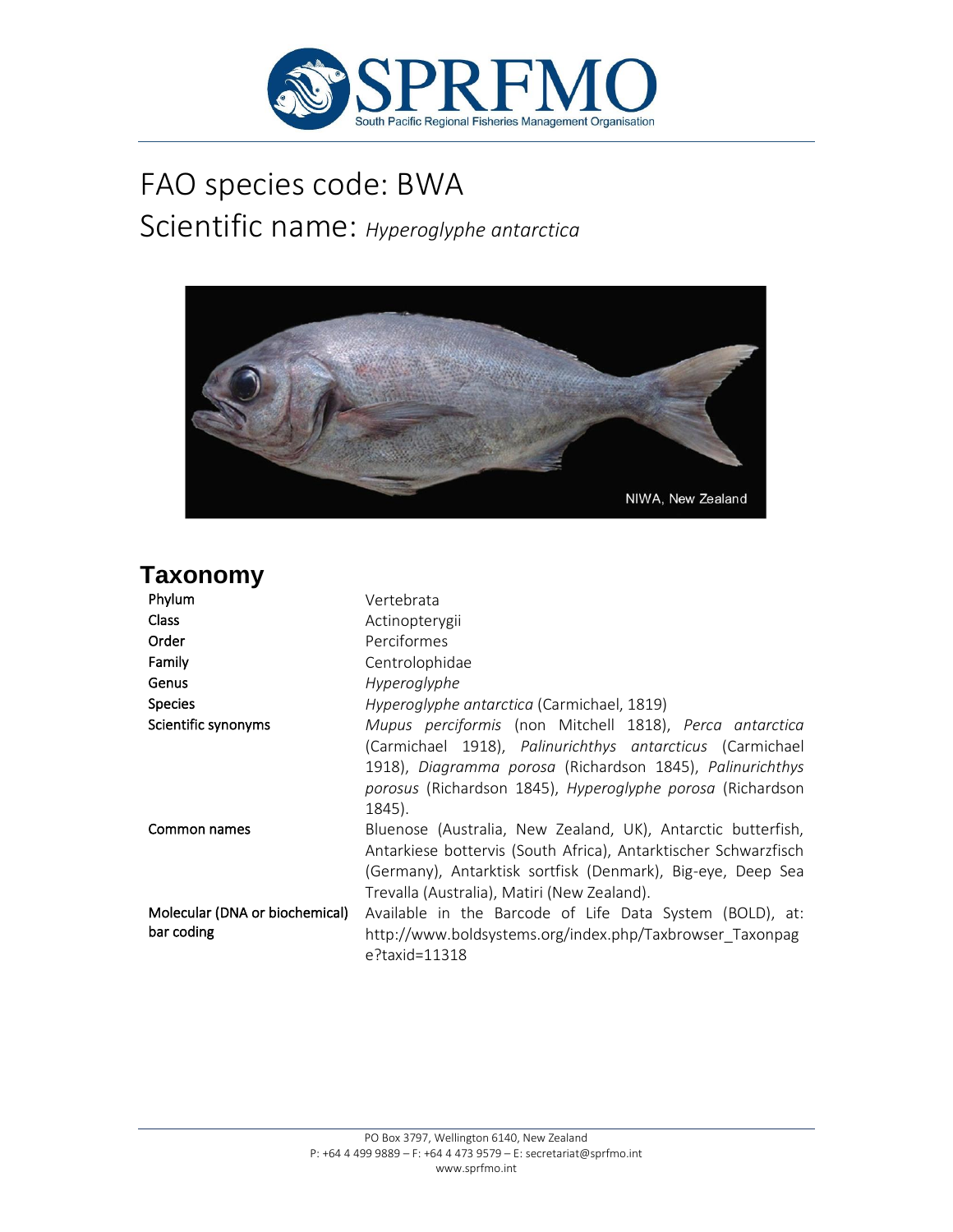## **Species Characteristics**

#### Global distribution and depth range

Bluenose has a widespread distribution in southern temperate oceans between the latitudes of about 25°– 55° S. It has been recorded from the central south Atlantic, off South Africa, from various islands and submarine features across the Indian Ocean to the South Pacific.

Bluenose may occur from near-surface depths to at least 1,000 m. Overall, research trawl surveys record their main depth range as 250-800 m, with a peak between 300-400 m in some areas of occurrence (Anderson et al. 1998).

The depth distribution of bluenose is thought to change with size (Last et al. 1993; Kailola et al. 1993, Duffy et al. 2000, Cordue & Pomaréde 2012, Dutilloy et al. 2020). Small juveniles are known to occur at the surface under floating objects, with larger individuals being thought to live in coastal and oceanic pelagic waters for one or two years. Individuals 40-70 cm in length are generally caught between 200- 600 m depth, whereas larger fish, particularly those greater than 80 cm, are more often caught deeper than 600 m. This ontogenetic shift in depth distribution has been supported by analysis of the stable radio-isotype ratios in otolith sections (Horn et al. 2008). However, the relationship may be more contingent on life-history stage rather than a continuous trend throughout the life-cycle where individuals move deeper with increasing length, and may be stronger for females (Bell et al. 2021).

#### Distribution within South Pacific

Bluenose is present in the waters off South Australia and Tasmania, in the Tasman Sea as far north as New Caledonia, and throughout much of the New Zealand EEZ (McDowall 1982; Duffy et al. 2000). In the southwest Pacific they appear most abundant between about 200 m and 750 m. This is further supported by commercial catch records in SPRFMO, which indicate that bluenose is targeted in at depths of 300–600 m (BFIA 2020).

Relatively little is known about spawning aggregations and migratory movements. Tagging data indicate that bluenose may be generally sedentary in the short term (6-8 months), although age specific migration may occur (Horn 2003).

#### General habitat and behaviour

Juveniles inhabit surface waters, sometimes far offshore, in association with floating debris (Last et al. 1993; Duffy et al. 2000). It is believed that juvenile fish recruit to a demersal lifestyle from a presumed pelagic one at a total length of between 30–50 cm, or about 2 years of age (Kailola et al. 1993).

Adult bluenose are benthopelagic and occur most commonly over or near rocky areas, underwater topographic features such as hills and seamounts, at the edges of canyons and steep drop-offs, and continental slopes between 100-1,000 m depth (Kailola et al. 1993, Armitage et al. 1994). Bluenose appear to prefer relatively cold water as part of their habitat characteristics (Kailola et al. 1993). Schools of relatively small adults (50–60 cm) are occasionally taken by trawl over smooth, muddy substrates.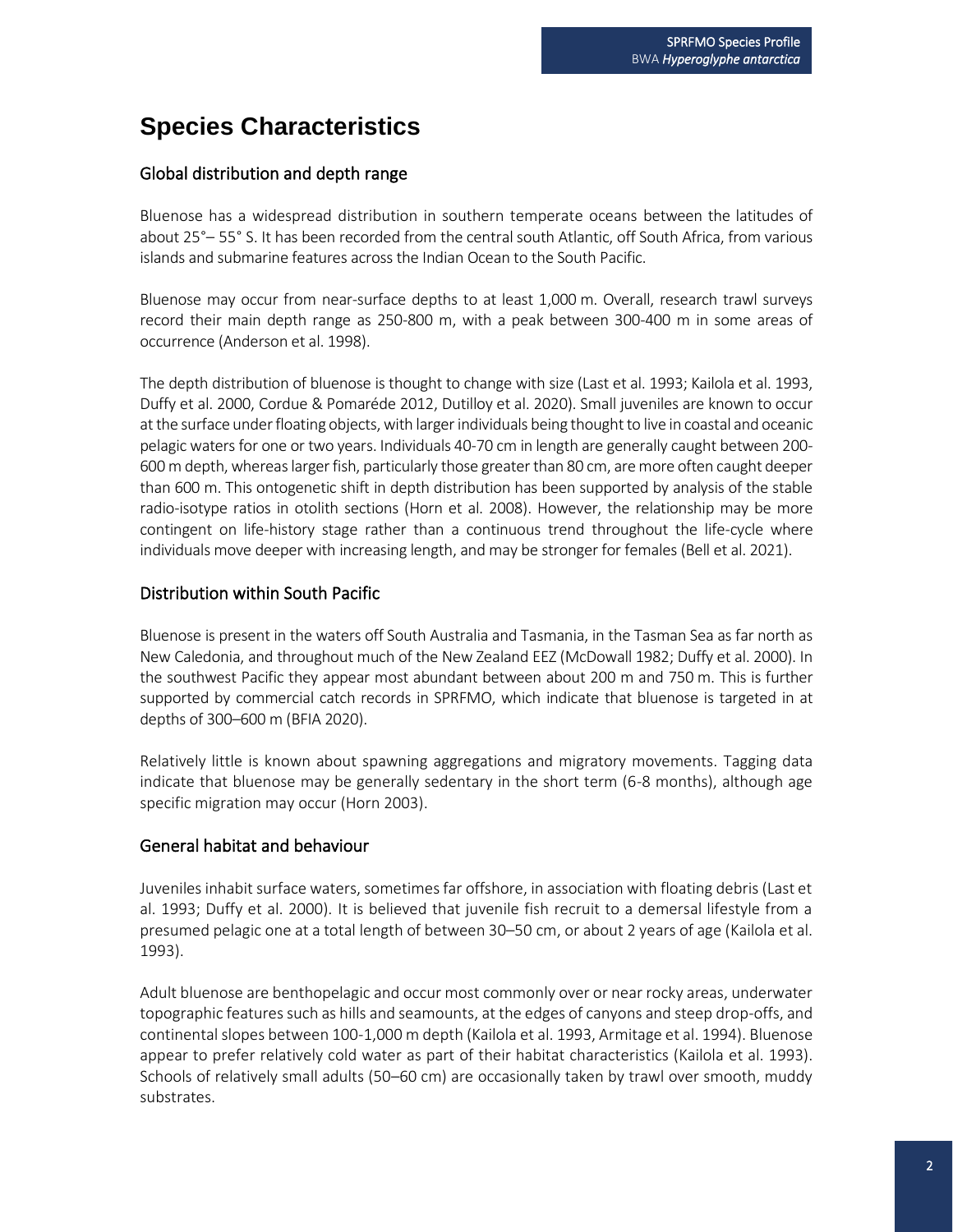Reports on their patterns of diurnal vertical migration are contradictory. Generally, bluenose remain close to the seabed during the day and move up in the water column at night (Kailola et al. 1993), but Winstanley (1978) reported an opposite pattern. It is apparent from New Zealand commercial catch data that bluenose can be caught above the bottom during the day and night (Fisheries New Zealand 2021).

#### Biological characteristics

#### *Morphology*

Bluenose have seven to eight dorsal spines, 19–21 soft dorsal rays, three anal spines, and 15–17 soft anal rays. Bluenose have a compressed body with a continuous dorsal fin. The lateral line extends to the caudal fin.

In Australian waters, two distinct morphs of bluenose are caught. Specimens are distinguished by differing relative eye size, body colour and head shape, and are commonly referred to as 'big eyes' or 'small eyes'. It is unclear what causes these distinct morphs, but a relationship to sexual maturity has been hypothesised (Bolch et al. 1993). No genetic differences have been observed between the two different Australian morphs (Bolch et al. 1993).

#### *Reproduction*

Knowledge of bluenose reproductive biology is limited, with studies largely focusing on the western Pacific (Williams et al. 2017). Bluenose have been shown to be serial spawners, with females releasing oocytes in three or four large batches annually (Baelde 1996). Spawning time can be over an extended period and is somewhat location dependent but appears to peak in New Zealand waters from February to April (Horn & Massey 1989, Fisheries New Zealand 2021), between March and May off southern Australian fishing grounds (Baelde 1996), and evidence of spawning occurring later than June comes from off the coast of New South Wales (Kailola 1993). Maturity ogives derived from aged bluenose caught in New Zealand indicated ages at 50% maturity were approximately 15 and 17 years for males and females, respectively (Horn & Sutton 2011). These age estimates for sexual maturity were revised upwards, in concordance with age revisions, from earlier estimates, such as Horn et al. (1988) that described age- at-first maturity at approximately 4-5 years, or 7-12 years (Baelde 1996). Mean length-at-maturity was estimated to be between 55- 65 cm for males and 65-75 cm for females (Jones 1985, Horn 1998, Baelde 1996

No confirmed spawning areas have yet been identified in the New Zealand Exclusive Economic Zone. However, most reproductively active fish have been sampled from locations in the Bay of Plenty, and in smaller abundances from northwest Taranaki to East Cape, and off the south west of the South Island (Dutilloy 2020). These reports support prior anecdotal reports suggesting spawning occurs near East Cape of northeast New Zealand (Horn & Massey 1989). Spawning areas in Australia have been reported off the New South Wales coast (Baelde 1996).

#### *Length at maturity and growth*

Bluenose exhibit sex-specific growth, with females achieving a greater maximum total length across all regions examined than males (Horn et al. 2010, William et al. 2017, Bell et al. 2021). Von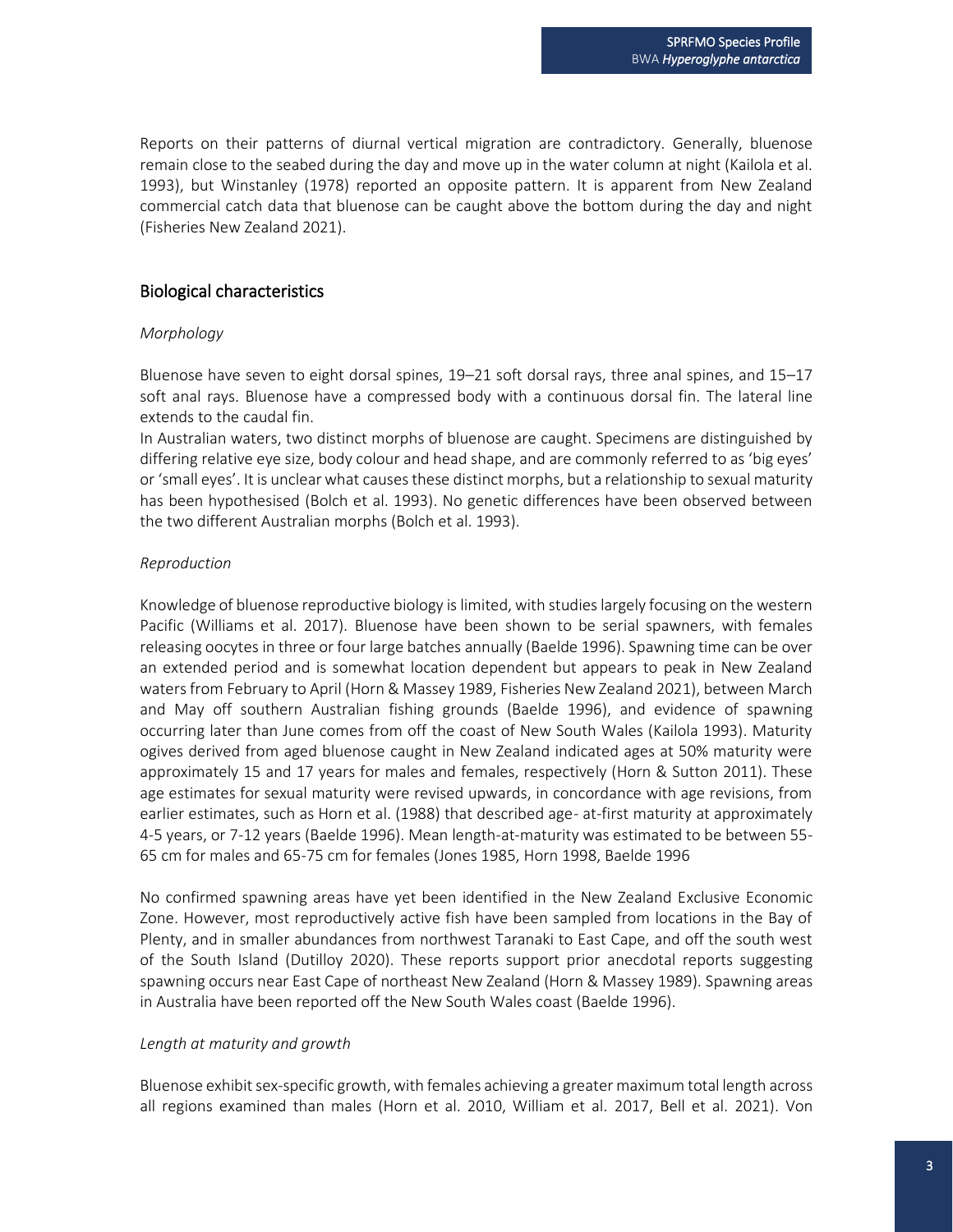Bertalanffy growth parameters have been estimated and revised (e.g., Horn et al. 2010, Dunn 2020), however, these have been eschewed in favour of empirical data of length-at-age for some recent stock assessments due to inadequate fits of growth parameters to the observed length at age (Dunn 2020, Dunn et al. 2021).

Age and growth have been investigated in New Zealand and Australian specimens, with recent ageing validation work by Horn et al. (2008, 2010) substantially revising estimates of maximum age and size-at-maturity. Maximum age estimates have increased over time and may be regionally dependent (Annala 1994, Horn & Sutton 2010, Horn & Sutton 2011, Bell et al. 2021), with the oldest observed specimen being aged at 76 years in New Zealand (Horn & Sutton 2011). This maximum age is consistent with the maximum age of 85 years estimated for the closely related barrelfish (*Hyperoglyphe perciformis*) in the western North Atlantic (Filer & Sedberry 2008), but is substantially more than age estimates from southeast Atlantic bluenose of 44 years (Bell et al. 2021) – however, this result could be confounded by limited sampling in deeper waters during the course of the study. Such results indicate that earlier ageing studies (e.g., Webb 1979; Jones 1985; Horn 1988; Paul et al. 2004) were inaccurate, and severely under-estimated the maximum age of the species.

#### Biological productivity

Bluenose are highly fecund, producing about 480 000 eggs per kg of body weight (Baelde 1996). Eggs are thought to be buoyant and it has been assumed that the pelagic larvae are widely distributed by surface currents (Williams et al 2017). The onset of maturity at 7-12 years, moderate growth and moderate longevity indicates that this species has moderate biological productivity.

#### Role of the species in the ecosystem

Bluenose generally feed on midwater organisms. Opportunistic observations of stomach contents of adult fish caught along the east coast of the North Island in New Zealand showed the main components to be pelagic tunicates (mainly *Pyrosoma*) and squid, with some small fish (often hoki) and only occasional crustaceans (Horn & Massey 1989, Laptikhovsky et al. 2019). Off southeast Australia, Winstanley (1978) found the pelagic tunicate *Pyrosoma atlanticum* to be the most common food item in adult bluenose, with small quantities of squid, crustaceans, and fish. More generally, pelagic juvenile bluenose feed on fish larvae, small crustaceans, squids, ctenophores, and salps (Leim & Scott 1966). Bluenose are prey at various stages of their life to larger fishes (particularly sharks) and marine mammals.

### Impacts of Fishing

#### Habitat damage

Longlining is the predominant fishing method for bluenose on the high seas and has minimal impact on the benthos. However, bottom trawling is also used in some fisheries.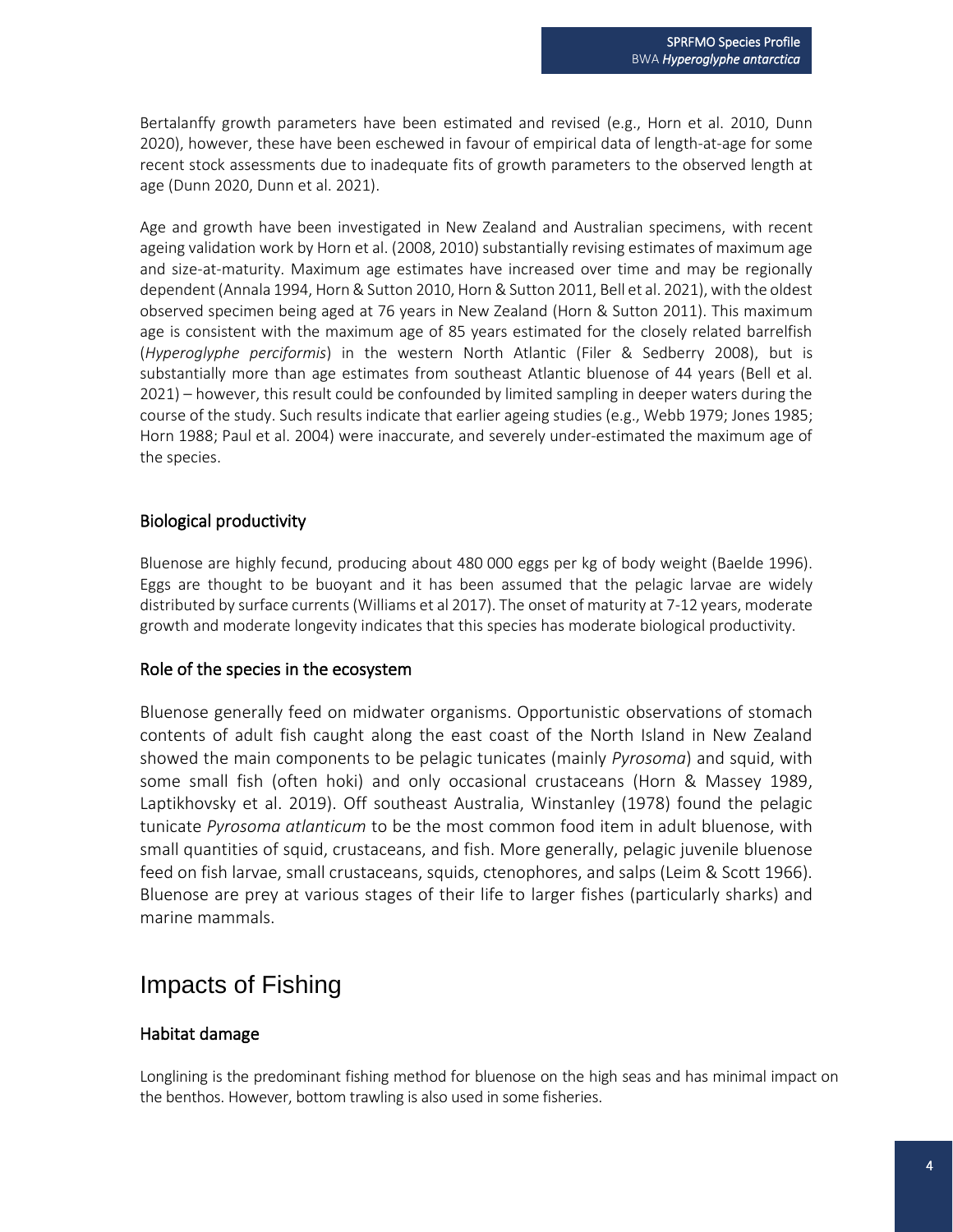Trawling for bluenose, like trawling for other species, is likely to have long-term effects on the benthic community structure and function where fishing occurs (e.g., Rice 2006, Clark et al. 2019) and there may be consequences for benthic productivity (e.g., Jennings et al 2001, Hermsen et al 2003, Hiddink et al 2006, Reiss et al 2009).

Underwater topographic features such as seamounts, knolls and pinnacles are widely regarded as fragile habitats and are susceptible to damage from such practices (Althaus et al. 2009, Clarke et al. 2010), along with the habitat-forming species that reside upon them and contribute to local-scale habitat complexity and relief (Clark and O'Driscoll 2003, O'Driscoll and Clark 2005, Koslow et al. 2001).

The Cumulative Bottom Fishery Impact Assessment for Australian and New Zealand bottom fisheries in the SPRFMO Convention Area, 2020 (SC8-DW07 rev1) reviewed and assessed habitat impacts of demersal fisheries. It also assessed the extensive and complex management in place to mitigate benthic impacts within SPFRMO, which is mainly based on spatial restrictions of fishable areas.

### **References**

Althaus, F.; Williams, A.; Schlacher, T.A.; Kloser, R.K.; Green, M.A.; Barker, B.A.; Bax, N.J.; Brodie, P.; Schlacher-Hoenlinger, M.A. (2009). Impacts of bottom trawling on deep-coral ecosystems of seamounts are long-lasting. *Marine Ecology Progress Series 397*: 279–294.

Anderson, O.F.; Bagley, N.W.; Hurst, R.J.; Francis, M.P.; Clark, M.R.; McMillan, P.J. (1998). Atlas of New Zealand fish and squid distributions from research bottom trawls. *NIWA Technical Report 42*. 303 p.

Armitage, R.O., Payne, D.A., Lockley, G.J., Currie, H.M., Colban, R.L., Lamb, B.G., Paul, L.J. (1994) (Eds.) Guide book to New Zealand commercial fish species. Revised edition. New Zealand Fishing Industry Board, Wellington, New Zealand 216 p.

Baelde, P. (1996). Biology and dynamics of the reproduction of blue-eye trevalla, *Hyperoglyphe antarctica* (Centrolophidae), off Tasmania, southern Australia. *Fishery Bulletin 94*: 199–211.

Baird, S. J.; Mules, R. (2021) Extent of bottom contact by commercial trawling and dredging in New Zealand waters, 1989-90 to 2018-19. New Zealand Aquatic Environment and Biodiversity Report No. 260. 157 p.

Baird, S. J.; Mules, R. (2021) Extent of bottom contact by commercial trawling and dredging in New Zealand waters, 1989–90 to 2018–19. New Zealand Aquatic Environment and Biodiversity Report No. 260. 161 p.

Bell JB, Laptikhovsky V, Barnes DKA, Benedet R, Bridges AE, Glass J, Glass W, Green R, Morley SA, Robertson S, Robson GR, Stanton H, Azzopardi F, Trueman CN, Yates O and Collins MA (2021) Life History and Ecology of Bluenose Warehou (Hyperoglyphe antarctica,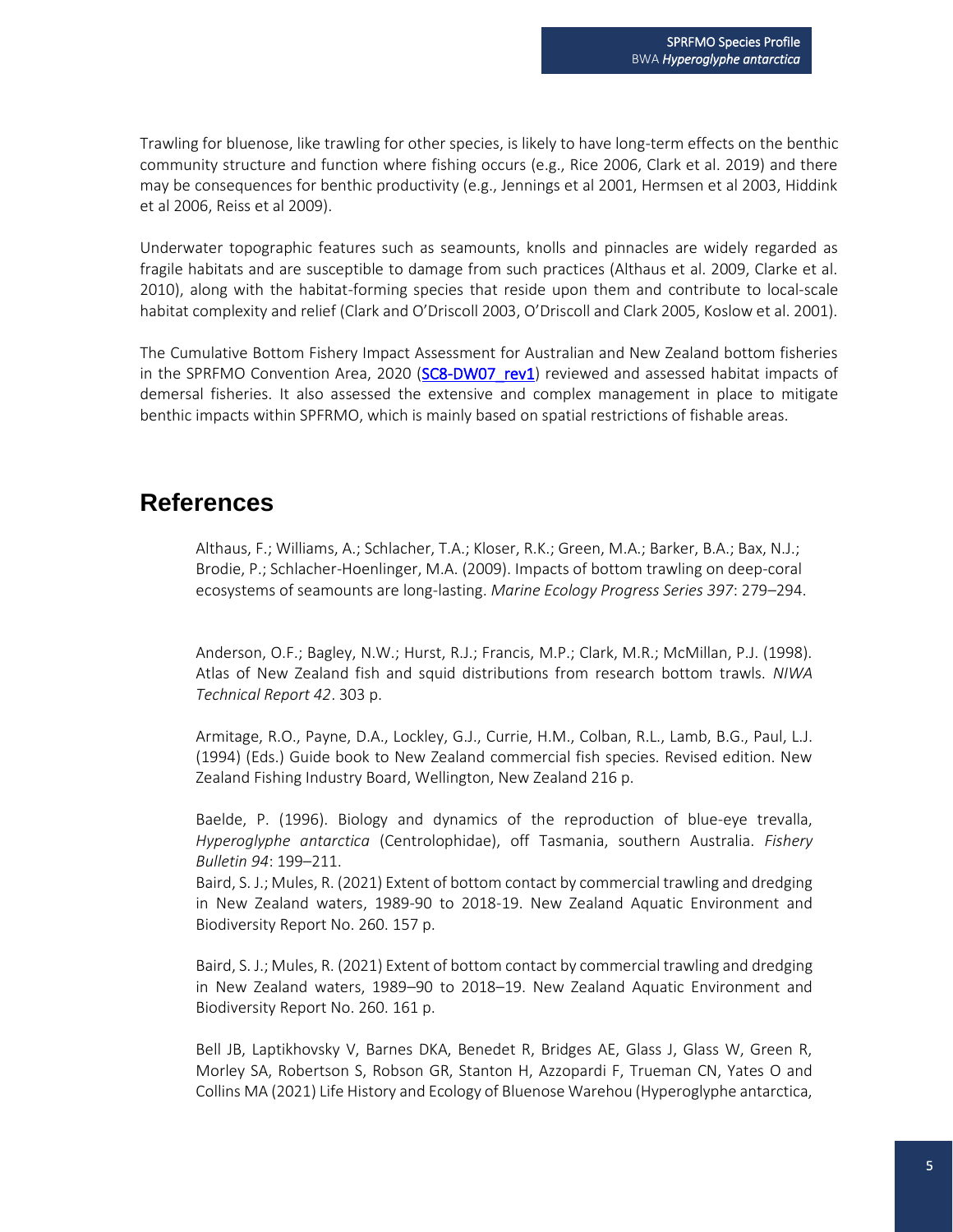Centrolophidae) in the Southern Atlantic. Front. Mar. Sci. 8:610172. doi: 10.3389/fmars.2021.610172

Bolch, C.J.S; Elliott, N.G.; Ward, R.D. (1993). Enzyme variation in south-eastern Australian samples of the blue-eye or deepsea trevalla, *Hyperoglyphe antarctica* Carmichael 1818 (Teleostei: Stromateoidei). *Australian Journal of Marine and Freshwater Research 44*: 687– 697.

Clark, M.; O'Driscoll, R. 2003: Deepwater fisheries and aspects of their impact on seamount habitat in New Zealand. Journal of Northwest Atlantic Fishery Science 31: 441- 458

Clark, M.R.; Rowden, A.A.; Schlacher, T.; Williams, A.; Consalvey, M.; Stocks, K.I.; Rogers, A.D.; O'Hara, T.D.; White, M.; Shank, T.M.; Hall-Spencer, J. (2010). The ecology of seamounts: structure, function, and human impacts. *Annual Review of Marine Science 2*: 253–278.

Clark, M. R., Bowden, D. A., Rowden, A. A., Stewart, R. (2019) Little evidence of benthic community resilience to bottom trawling on seamounts after 15 years. Frontiers in Marine Science 6: 63 p.

Duffy, C.A.J.; Stewart, A.L.; Yarrall, R. (2000). First record of pre-settlement juvenile bluenose, *Hyperoglyphe antarctica*, from New Zealand. *New Zealand Journal of Marine and Freshwater Research 34*: 353–358.

Dunn, M. R. (2020) Developing a stock assessment for New Zealand bluenose. New Zealand Fisheries Assessment Report 2020/34. 59 p.

Dunn, M. R.; Middleton, D. A. J.; Doonan, I.; A'mar, T. (2021) The 2021 stock assessment of New Zealand bluenose. New Zealand Fisheries Assessment Report 2021/XX. 164 p.

Dutilloy, A.; Chiswell, S.; Dunn, M. R. (2020) Bluenose fisheries around New Zealand. New Zealand Fisheries Assessment Report 2020/33. 56 p.

Fisheries New Zealand (2021). Fisheries Assessment Plenary, May 2021: stock assessments and stock status. Compiled by the Fisheries Science Team, Fisheries New Zealand, Wellington, New Zealand. 1782 p

Horn, P.L. (1988). Age and growth of bluenose, *Hyperoglyphe antarctica* (Pisces: Stromateioidei), from the lower east coast, North Island, New Zealand. *N.Z. Journal of Marine and Freshwater Research 22(3)*: 369–378.

Horn, P.L. (2003). Stock structure of bluenose (*Hyperoglyphe antarctica*) off the north-east coast of New Zealand based on the results of a detachable hook tagging programme. *New Zealand Journal of Marine and Freshwater Research 37*: 623–631.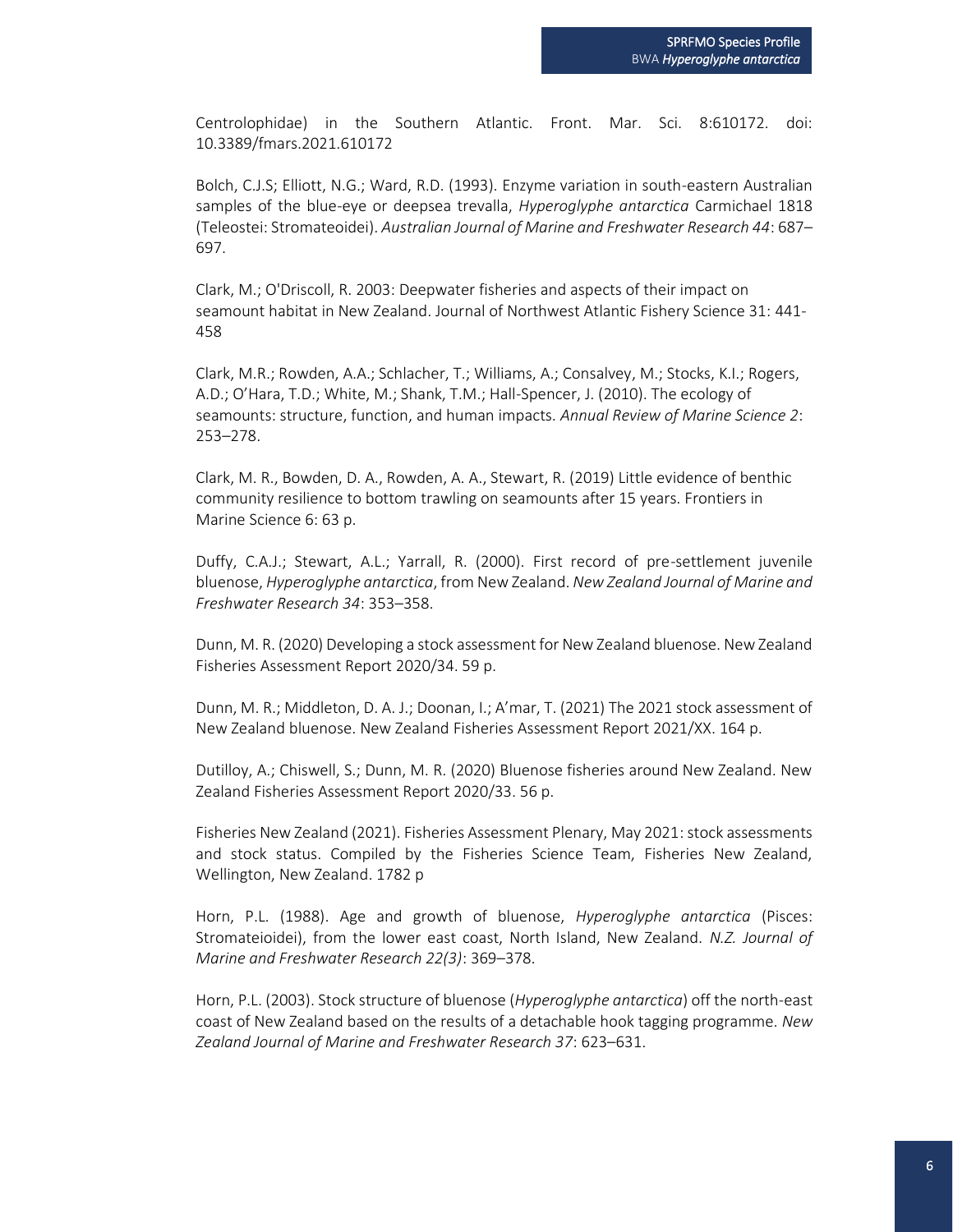Horn, P.L.; Massey, B.R. (1989). Biology and abundance of alfonsino and bluenose off the lower east coast North Island, New Zealand. *New Zealand Fisheries Technical Report 15*. 32 p.

Horn, P L; Neil, H L; Paul, L J; Marriott, P (2010) Age validation and growth of bluenose (Hyperoglyphe antarctica) using the bomb chronometer method of radiocarbon ageing. Journal of Fish Biology 77: 1552–1563.

Horn, P L; Sutton, C P (2010) The spatial and temporal age structure of bluenose (Hyperoglyphe antarctica) commercial catches from Fishstock BNS 1. New Zealand Fisheries Assessment Report 2010/8. 22 p.

Horn, P L; Sutton, C P (2011) The age structure of bluenose (Hyperoglyphe antarctica) commercial catches from the Palliser Bank (Fishstock BNS 2) in 1984–86, and estimates of mortality rates. New Zealand Fisheries Assessment Report 2011/30. 16 p.

Jones, G.K. (1985). An exploratory dropline survey for deepsea trevalla (*Hyperoglyphe antarctica*) in continental slope waters off South Australia. *Fisheries Research Paper, Department of Fisheries (South Australia) No. 15*. 20 p.

Kailola, P.J.; Williams, M.J.; Stewart, P.C.; Reichelt, R.E; McNee, A,; Grieve, C. (1993). Australian fisheries resources. Pp. 384–386. Bureau of Resource Sciences, Canberra, Australia. 422 p.

Koslow, J.A.; Gowlett-Holmes, K.; Lowry, J.K.; O'Hara, T.; Poore, G.C.B.; and Williams, A. (2001). Seamount benthic macrofauna off southern Tasmania: community structure and impacts of trawling. Marine Ecology Progress Series 213: 111-125.

Last, P.; Bolch, C.; Baelde, P. (1993). Discovery of juvenile blue-eye. *Australian Fisheries 52(8)*: 16–17.

Laptikhovsky, V., Bell, J. B., Glass, J., Green, R., Glass, W., Benedet, R., et al. (2019). Feeding habits of bluenose warehou, Hyperoglyphe antarctica (Carmichael, 1819) (Centrolophidae) at seamounts of the southern midAtlantic ridge. Deep-Sea Res. I 156:103182. doi: 10.1016/j.dsr.2019.103182

Leim, A.H.; Scott, W.B. (1966). Fishes of the Atlantic coast of Canada. *Bulletin of the Fisheries Research Board of Canada 155*.

McDowall, R.M. (1982). The centrolophid fishes of New Zealand (Pisces: Stromateodei). *Journal of the Royal Society of New Zealand 12(2)*: 103–142.

Morison, A.K.; Robertson, S.G. (1995a). Age of blue-eye trevalla (*Hyperoglyphe antarctica*). Internal Report 218, Victorian Fisheries Research Institute, Marine Science Laboratories, Queenscliff, Victoria, Australia.